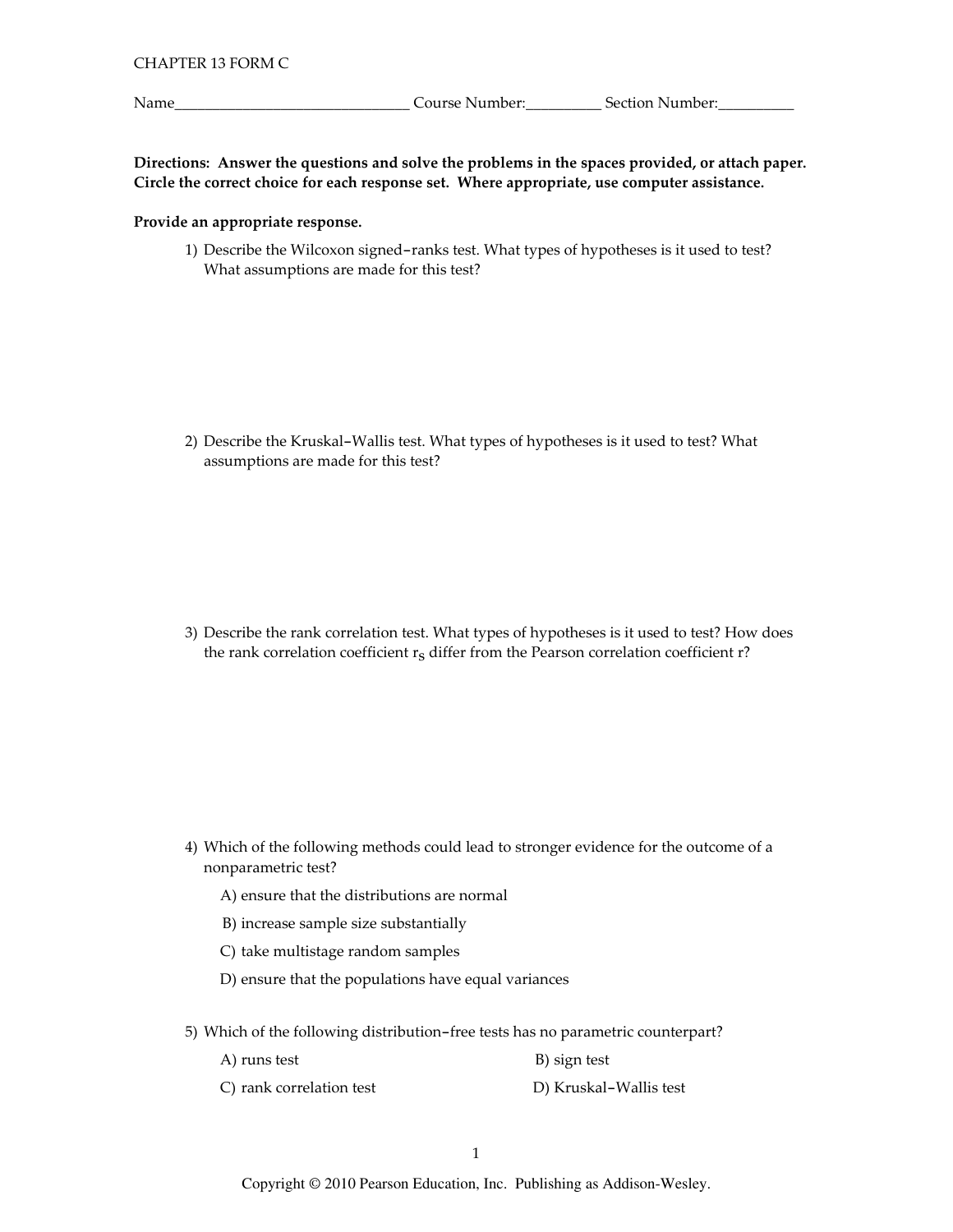#### CHAPTER 13 FORM C

#### Use the sign test to test the indicated claim.

6) Fourteen people rated two brands of soda on a scale of 1 to 5.

| Brand A   2 3 2 4 3 1 2                                |  |  |  |  |
|--------------------------------------------------------|--|--|--|--|
| Brand B 1 4 5 5 1 2 3                                  |  |  |  |  |
|                                                        |  |  |  |  |
| Brand A   5 4 2 1 1 4 3<br>Brand B $ 4\>5\>5\>2\>4\>5$ |  |  |  |  |

At the 5 percent level, test the null hypothesis that the two brands of soda are equally popular.

7) The waiting times (in minutes) of 28 randomly selected customers in a bank are given below. Use a significance level of 0.05 to test the claim that the population median is equal to 5.3 minutes.

|  | 8.2 8.0 10.5 3.8 6.4 5.3 7.8 |  |  |
|--|------------------------------|--|--|
|  | 2.9 6.0 7.7 6.1 5.9 1.2 10.4 |  |  |
|  | 7.3 6.9 5.8 5.1 6.2 3.1 5.8  |  |  |
|  | 11.7 4.5 6.5 9.8 7.4 2.3 7.8 |  |  |

## Use the Wilcoxon signed-ranks test to test the claim that the matched pairs have differences that come from a population with a median equal to zero.

8) In a study of the effectiveness of physical exercise in weight reduction, 12 subjects followed a program of physical exercise for two months. Their weights (in pounds) before and after this program are shown in the table. Use Wilcoxon's signed-ranks test and a significance level of 0.05 to test the claim that the exercise program has no effect on weight.

| Before |  |  |  |  |  | 162 190 188 152 148 127 195 164 175 156 180 136 |  |
|--------|--|--|--|--|--|-------------------------------------------------|--|
| After  |  |  |  |  |  | 157 194 179 149 135 130 183 168 168 148 170 138 |  |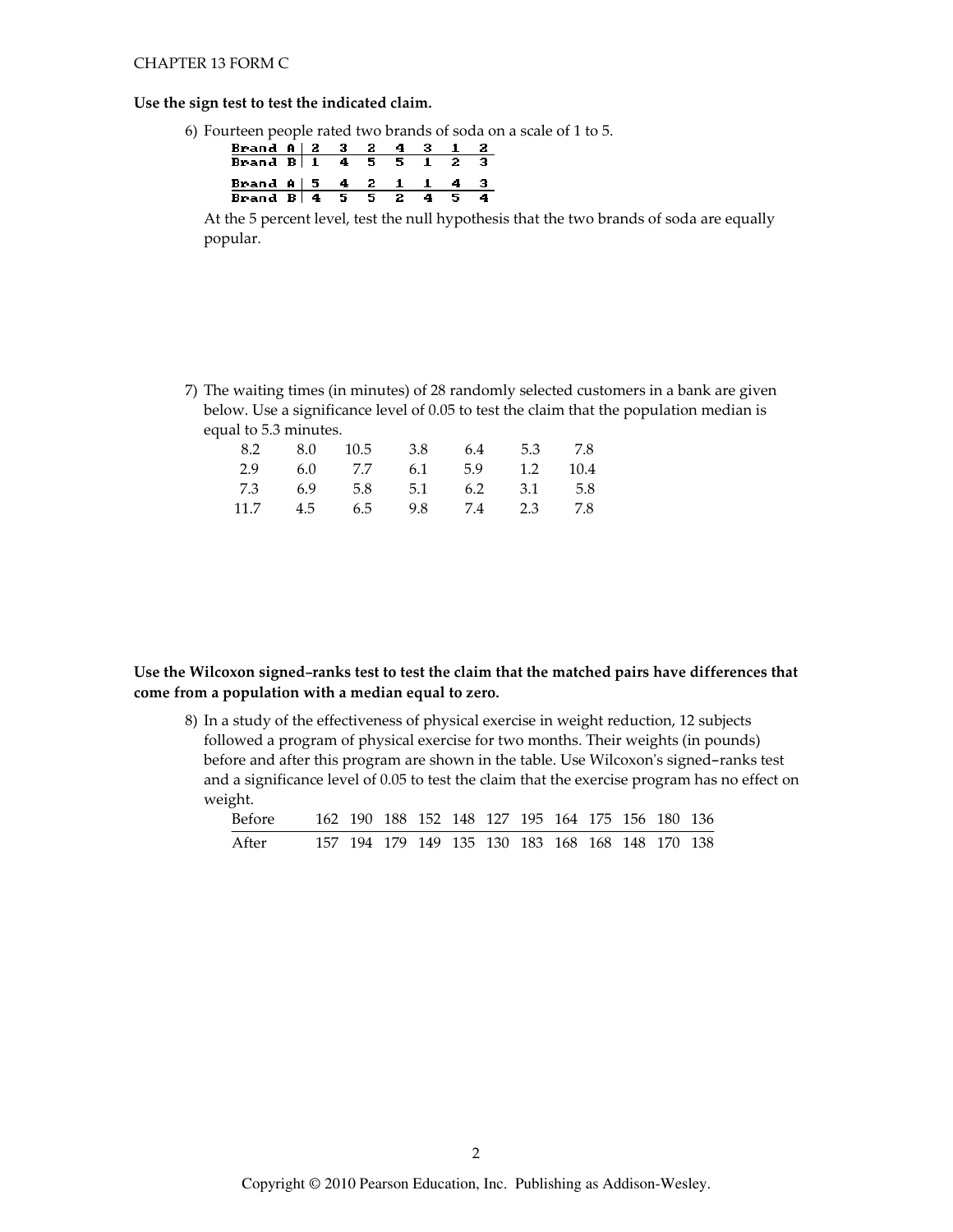## Use the Wilcoxon rank-sum test to test the claim that the two independent samples come from populations with equal medians.

9) A teacher uses two different CAI programs to remediate a randomly selected group of students. Results

for each group on a standardized test are listed in a table below. At the 0.05 level of significance, test the hypothesis that the sample results are from populations with the same median.

|                                                    |  | Program I   Program II |  |  |       |  |
|----------------------------------------------------|--|------------------------|--|--|-------|--|
|                                                    |  |                        |  |  |       |  |
| 60 75 61 63 66 89 68 77<br>86 69 64 70 84 80 81 87 |  |                        |  |  |       |  |
|                                                    |  | 72 82 59 78 73 91 93   |  |  |       |  |
|                                                    |  |                        |  |  | 94 95 |  |

#### Solve the problem.

10) The Mann-Whitney U test is equivalent to the Wilcoxon rank-sum test for independent samples in the sense that they both apply to the same situations and always lead to the same conclusions. In the Mann-Whitney U test we calculate

$$
z = \frac{U - \frac{n_1 n_2}{2}}{\sqrt{\frac{n_1 n_2 (n_1 + n_2 + 1)}{12}}}, \text{ where } U = n_1 n_2 + \frac{n_1 (n_1 + 1)}{2} - R.
$$

For the sample data below, use the Mann-Whitney U test to test the null hypothesis that the two independent samples come from populations with the same median. At the 5% level of significance, state the hypotheses, the value of the test statistic, the critical values, and your conclusion.

Test scores (men): 70, 96, 77, 90, 81, 45, 55, 68, 74, 99, 88 Test scores (women): 89, 92, 60, 78, 84, 96, 51, 67, 85, 94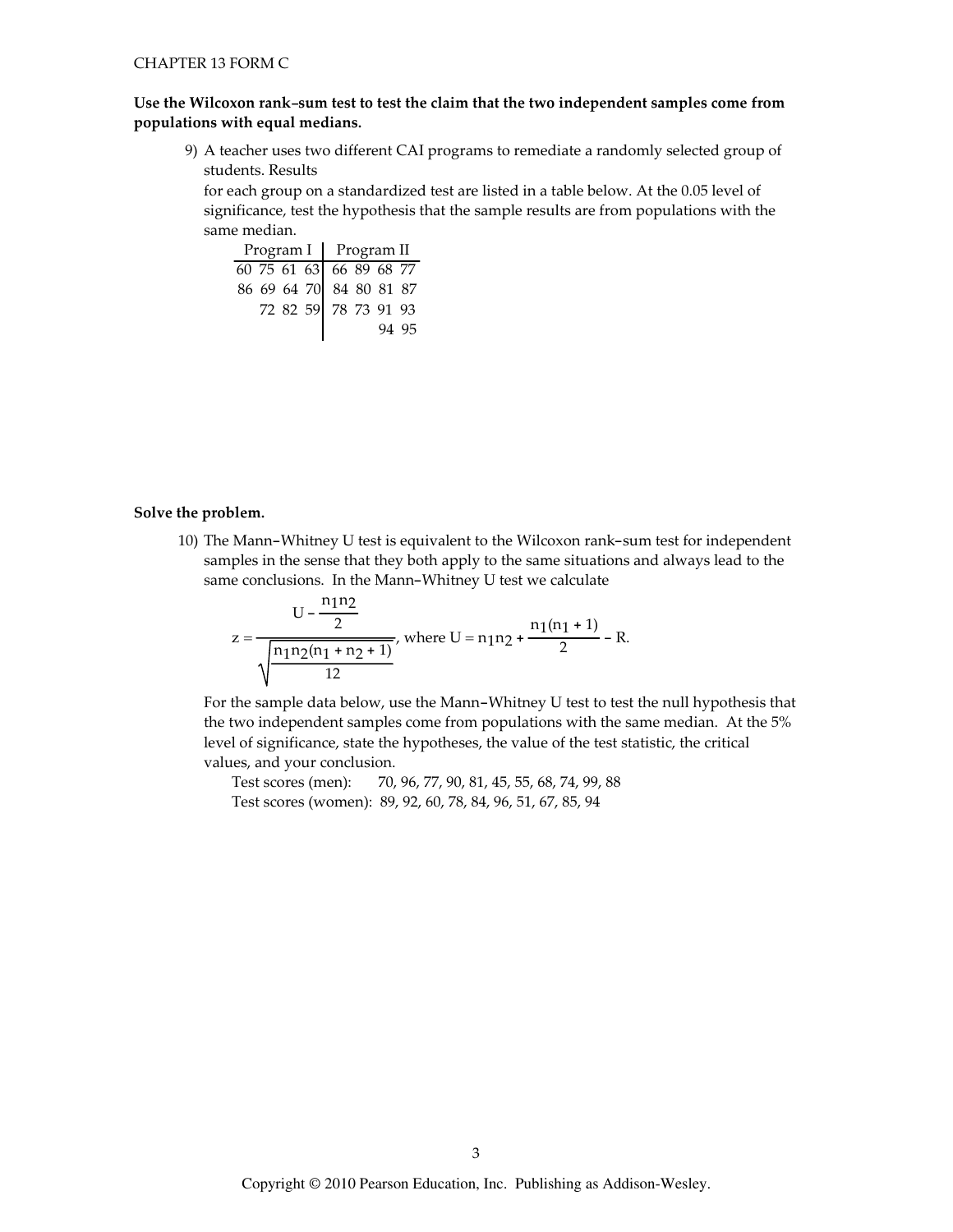## Use a Kruskal-Wallis test to test the claim that the samples come from populations with equal medians.

11) Listed below are grade averages for randomly selected students with three different categories of high-school background. At the 0.05 level of significance, test the claim that the three groups have the same median grade average.

HIGH SCHOOL RECORD

| Good | Fair | Poor |
|------|------|------|
| 3.21 | 2.87 | 2.01 |
| 3.65 | 3.05 | 2.31 |
| 1.00 | 2.00 | 2.98 |
| 3.12 | 0.00 | 0.50 |
| 2.75 | 1.98 | 2.36 |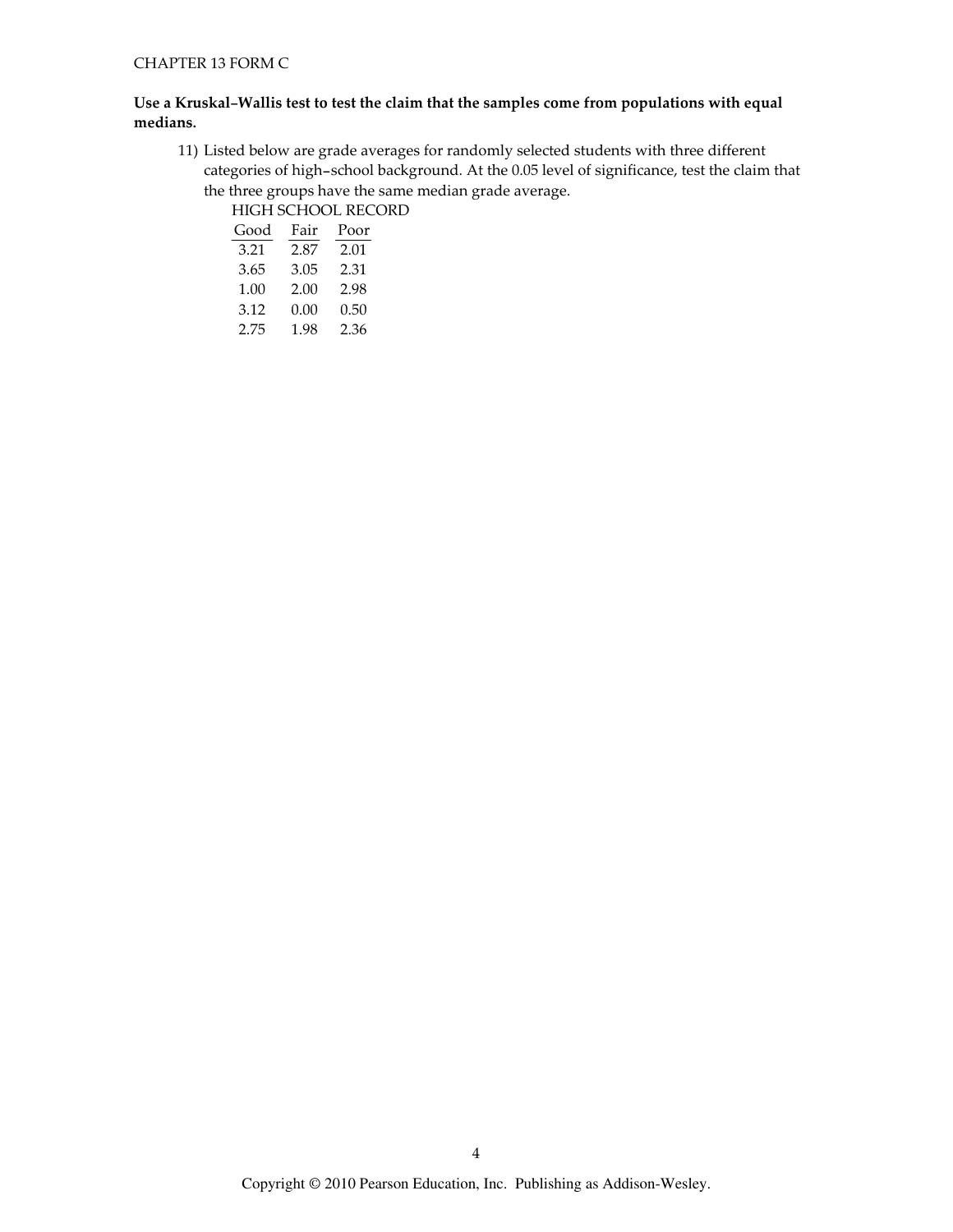The following scatterplot shows the percentage of the vote a candidate received in the 2004 senatorial elections according to the voter's income level based on an exit poll of voters conducted by CNN. The income levels 1-8 correspond to the following income classes: 1=Under \$15,000; 2=\$15-30,000; 3=\$30-50,000; 4=\$50-75,000; 5=\$75-100,000; 6=\$100-150,000; 7=\$150-200,000; 8=\$200,000 or more.



Percentage of Vote

- 12) Use the election scatterplot to determine whether there is a correlation between percentage of vote and income level at the 0.01 significance level with a null hypothesis of  $\varrho_S = 0$ .
	- A) The test statistic is between the critical values, so we reject the null hypothesis. There is sufficient evidence to support a claim of correlation between percentage of vote and income level.
	- B) The test statistic is not between the critical values, so we reject the null hypothesis. There is sufficient evidence to support a claim of correlation between percentage of vote and income level.
	- C) The test statistic is not between the critical values, so we fail to reject the null hypothesis. There is no evidence to support a claim of correlation between percentage of vote and income level.
	- D) The test statistic is between the critical values, so we fail to reject the null hypothesis. There is no evidence to support a claim of correlation between percentage of vote and income level.

## Find the critical value. Assume that the test is two-tailed and that n denotes the number of pairs of data.

| 13) $n = 60$ , $\alpha = 0.05$ |                |             |                |
|--------------------------------|----------------|-------------|----------------|
| A) 0.255                       | B) $\pm 0.253$ | C) $-0.255$ | D) $\pm 0.255$ |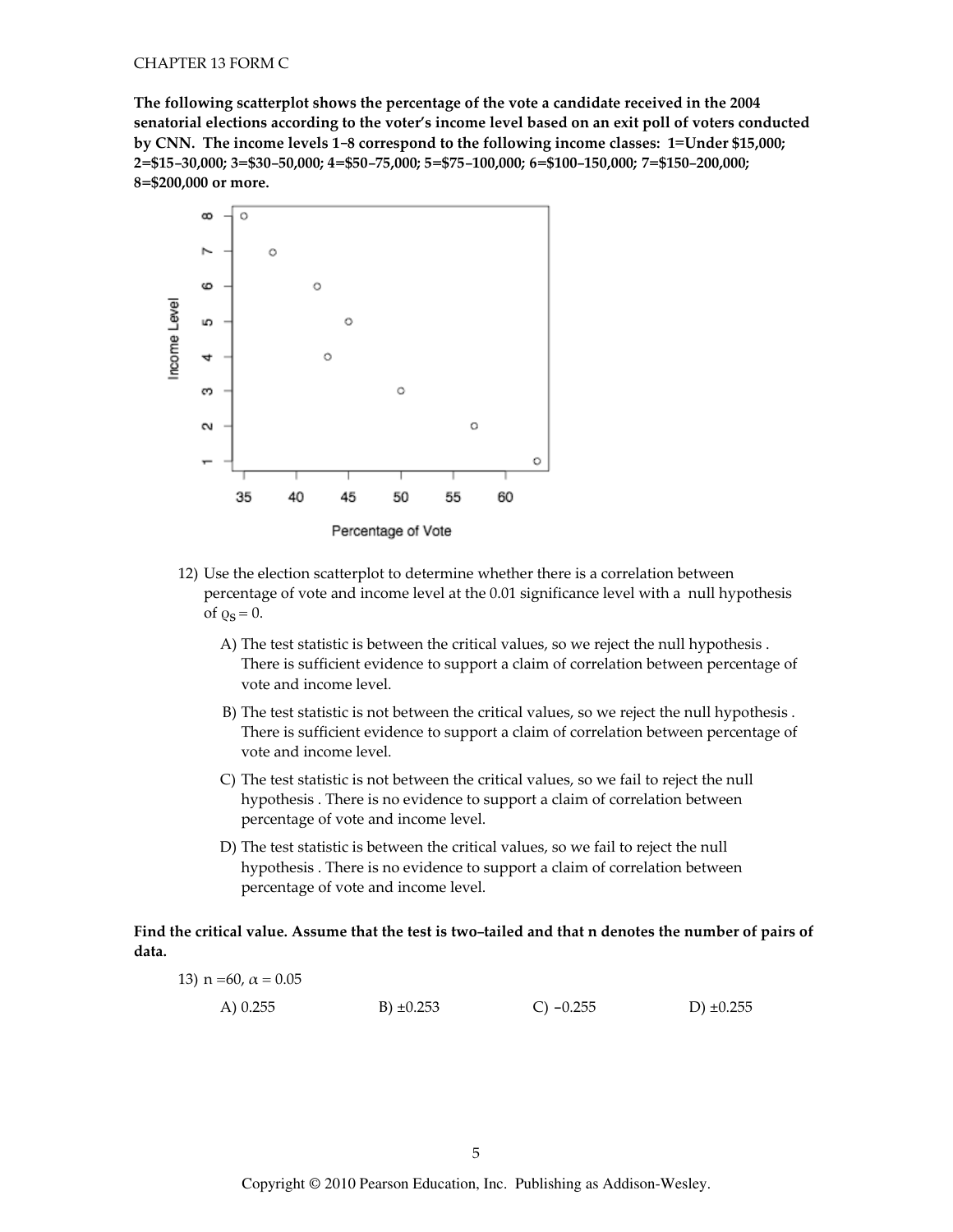#### Use the rank correlation coefficient to test for a correlation between the two variables.

14) Given that the rank correlation coefficient,  $r_S$ , for 20 pairs of data is 0.528, test the claim of correlation between the two variables. Use a significance level of 0.05.

15) Use the sample data below to find the rank correlation coefficient and test the claim of correlation between math and verbal scores. Use a significance level of 0.05. Mathematics 347 440 327 456 427 349 377 398 425 Verbal 285 378 243 371 340 271 294 322 385

16) A college administrator collected information on first-semester night-school students. A random sample taken of 12 students yielded the following data on age and GPA during the first semester.

| Age | GPA |
|-----|-----|
| x   | у   |
| 18  | 1.2 |
| 26  | 3.8 |
| 27  | 2.0 |
| 37  | 3.3 |
| 33  | 2.5 |
| 47  | 1.6 |
| 20  | 1.4 |
| 48  | 3.6 |
| 50  | 3.7 |
| 38  | 3.4 |
| 34  | 2.7 |
| 22  | 2.8 |
|     |     |

Do the data provide sufficient evidence to conclude that the variables age, x, and GPA, y, are correlated? Apply a rank-correlation test. Use  $\alpha$  = 0.05.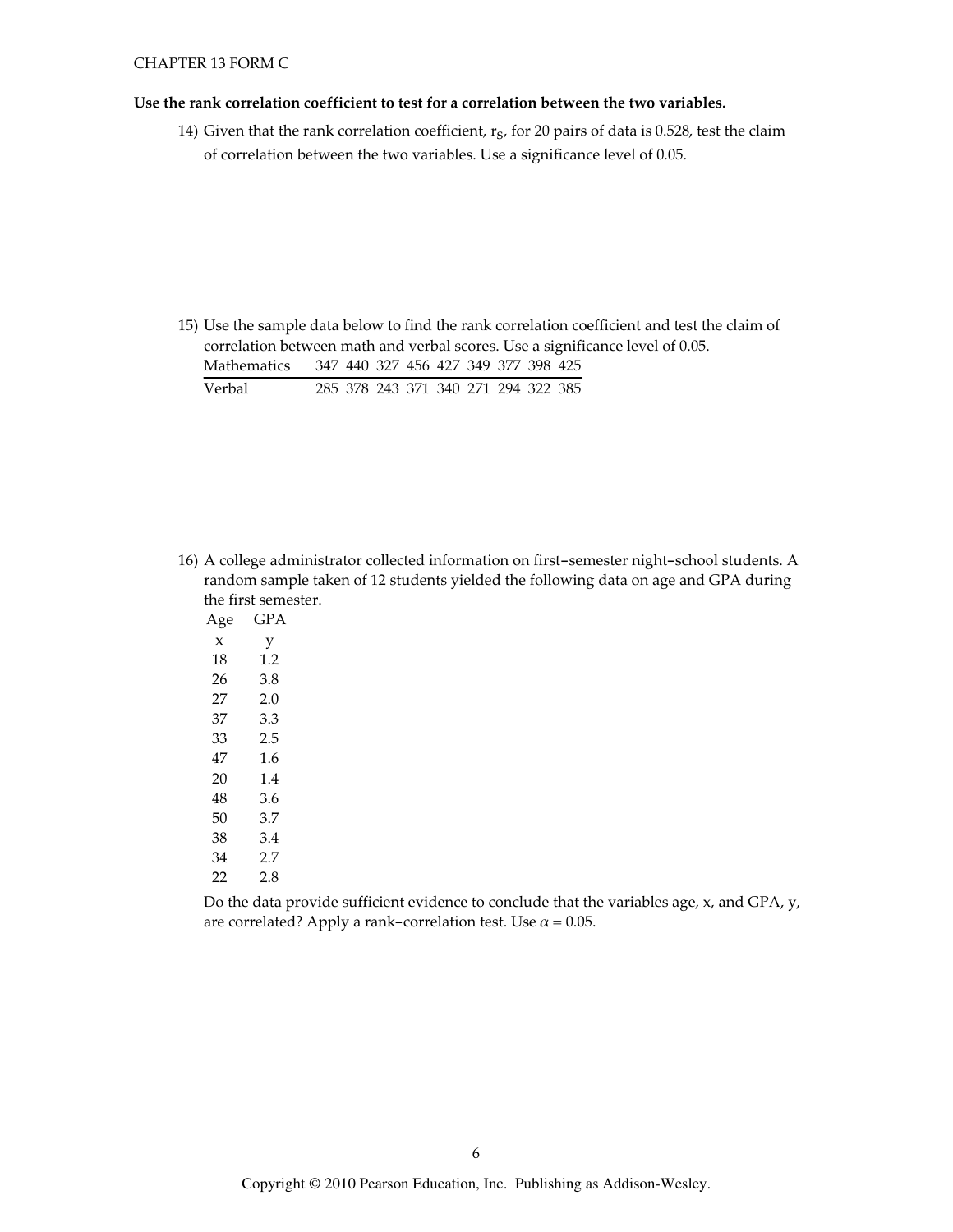### Use the runs test to determine whether the given sequence is random. Use a significance level of  $0.05.$

- 17) A sample of 15 clock radios is selected in sequence from an assembly line. Each radio is examined and judged to be acceptable (A) or defective (D). The results are shown below. Test for randomness.
	- D D A A A A A A A A A A D D D

18) Answers to a questionnaire were in the following sequence. Test for randomness.

|  |  |  |  | Y Y N Y N N N N Y Y |  |
|--|--|--|--|---------------------|--|
|  |  |  |  | N N N N Y Y Y N N N |  |

19) Test the sequence of digits below for randomness above and below the value of 4.5.

|  |  | 0 4 7 3 6 0 9 7 4 8 |  |  |
|--|--|---------------------|--|--|
|  |  | 7 2 8 5 7 3 9 6 4 6 |  |  |
|  |  | 4 7 9 1 6 1 9 5 8 3 |  |  |
|  |  | 7 8 5 7 3 5 2 9 3 8 |  |  |

#### Solve the problem.

20) When performing a rank correlation test, one alternative to using the Critical Values of Spearman's Rank Correlation Coefficient table to find critical values is to compute them using this approximation:

$$
r_S = \pm \sqrt{\frac{t^2}{t^2 + n - 2}}
$$

where  $t$  is the  $t$ -score from the  $t$  Distribution table corresponding to  $n - 2$  degrees of freedom. Use this approximation to find critical values of  $r_s$  for the case where  $n = 11$ and  $\alpha$  = 0.01.

| A) $\pm 0.726$ | $B) \pm 0.411$ | C) $\pm 0.685$ | D) $\pm 0.735$ |
|----------------|----------------|----------------|----------------|
|----------------|----------------|----------------|----------------|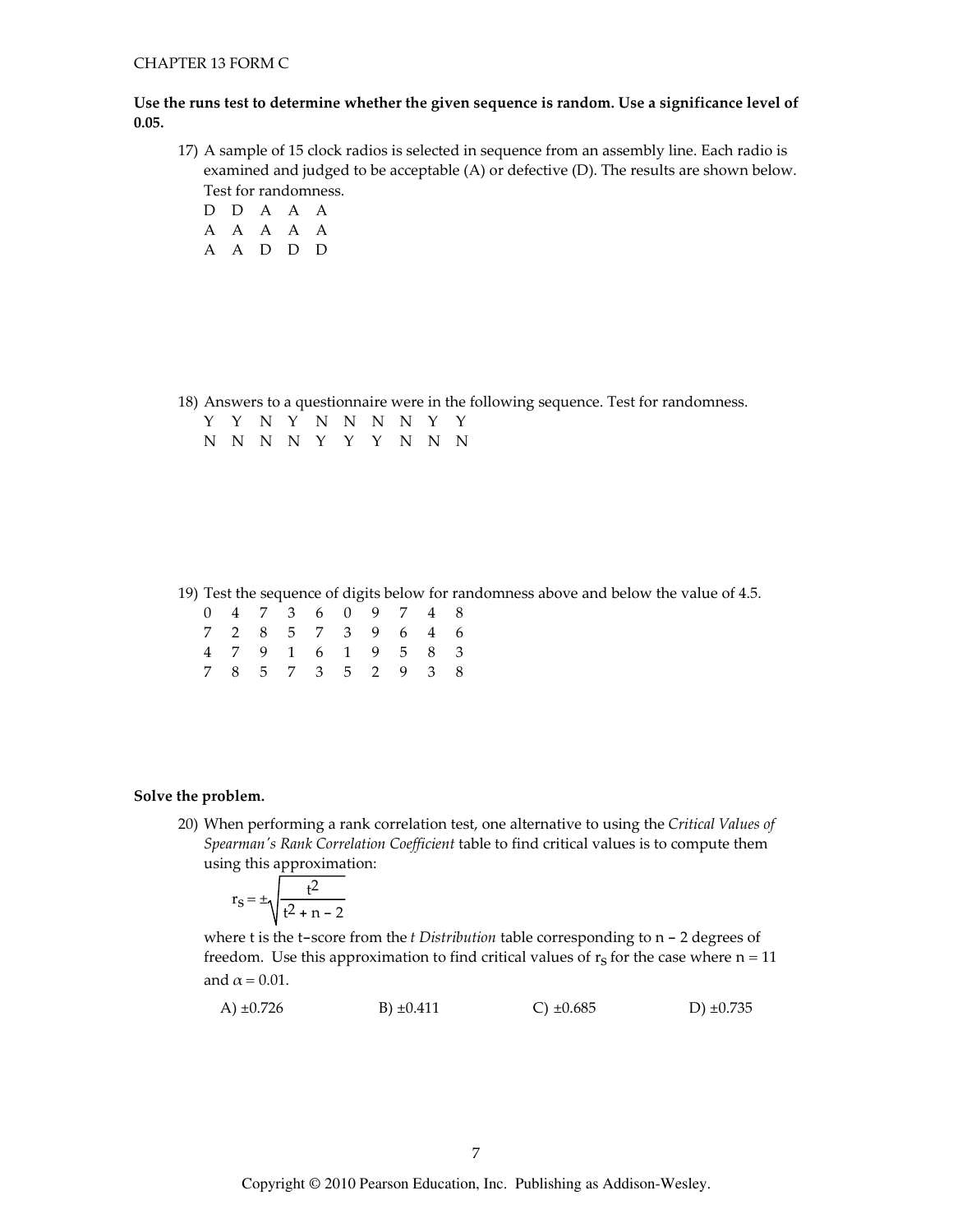# Answer Key Testname: CHAPTER 13 FORM C

- 1) The Wilcoxon signed-ranks test is similar to the sign test, but it looks at the magnitude as well as the signs of the differences, and thus has a higher efficiency level than the signs test. The test is used to test claims that matched pairs have differences that come from a population whose median is 0. The Wilcoxon signed-ranks test assumes that the population of the differences (found from the pairs of data) has a distribution that is approximately symmetric.
- 2) The Kruskal-Wallis test is used to test claims about the differences in means among several independent samples, as opposed to the Wilcoxon rank-sum test which looks at claims for two independent samples. The assumptions include: there are at least three random samples; we want to test the null hypothesis that the samples come from the same or identical populations; and each sample has at least five observations. The Kruskal-Wallis test also sums ranks for the sample data ranked as a whole.
- 3) The rank correlation test uses ranks to measure the strength of the relation between two variables. The rank correlation test is used to test the null hypothesis that there is no correlation between the two variables. The Pearson correlation coefficient r detects linear relationships between two variables. The rank correlation  $r<sub>S</sub>$ , also known as Spearman's rank correlation coefficient, detects relationships which are non-linear as well as linear.
- 4) B
- $5)$  A
- 6)  $H_0$ : The two brands of soda are equally popular.

 $H_1$ : The two brands of soda are not equally popular.

Test statistic:  $x = 3$ . Critical value:  $x = 2$ .

Fail to reject the null hypothesis. There is not sufficient evidence to warrant rejection of the claim that the two brands are equally popular.

7)  $H_0$ : median is equal to 5.3 minutes.

 $H_1$ : median is not equal to 5.3 minutes.

Convert  $x = 7$  to the test statistic  $z = -2.31$ . Critical values:  $z = \pm 1.96$ .

Reject the null hypothesis. There is sufficient evidence to warrant rejection of the claim that the population median is equal to 5.3 minutes.

- 8)  $H_0$ : The exercise program has no effect on weight.  $H_1$ : The exercise program has an effect on weight. Test statistic  $T = 12.5$ . Critical value:  $T = 14$ . Reject the null hypothesis that the population of differences has a median of zero. It appears that physical exercise had an effect on weight.
- 9)  $H_0$ : Test results are from populations with the same median.  $H_1$ : Test results are from populations with different medians.  $\mu$ g = 143,  $\sigma$ g = 18.2665, R<sub>1</sub> = 90, R<sub>2</sub> = 235, z = -2.90. Test statistic:  $z = -2.90$ . Critical values  $z = \pm 1.96$ . Reject the null hypothesis that the populations have the same median. There is sufficient
- evidence to support the hypothesis that the two programs produce different results.
- 10)  $H_0$ : The two samples come from populations with the same median.

 $H_1$ : The two samples come from populations with different medians.

Critical values  $z = \pm 1.96$ ,  $R = 115.5$ , Test statistic:  $z = 0.39$ 

Do not reject the null hypothesis. There is not sufficient evidence to reject the claim that the two samples of test scores come from populations with the same distribution.